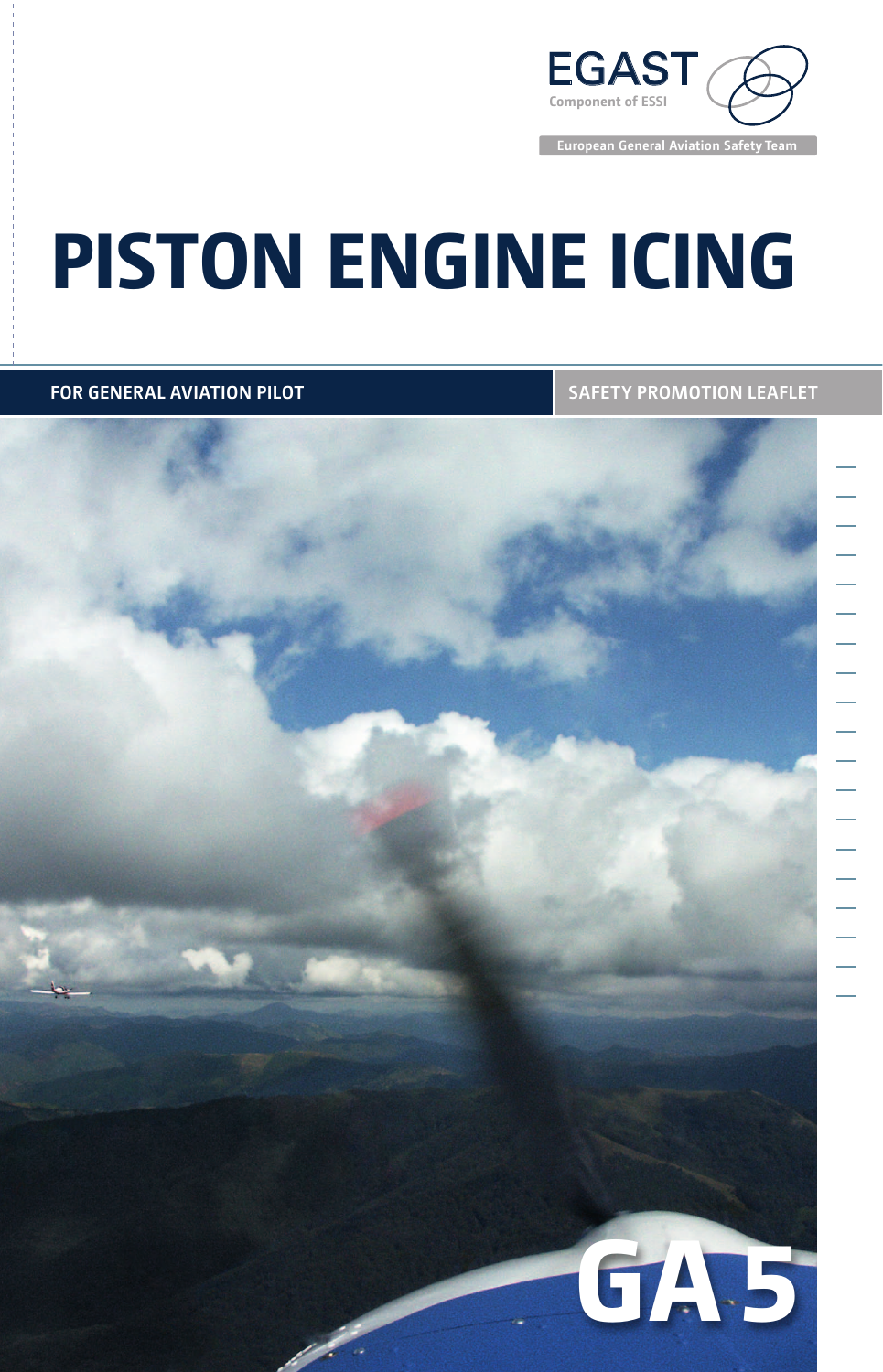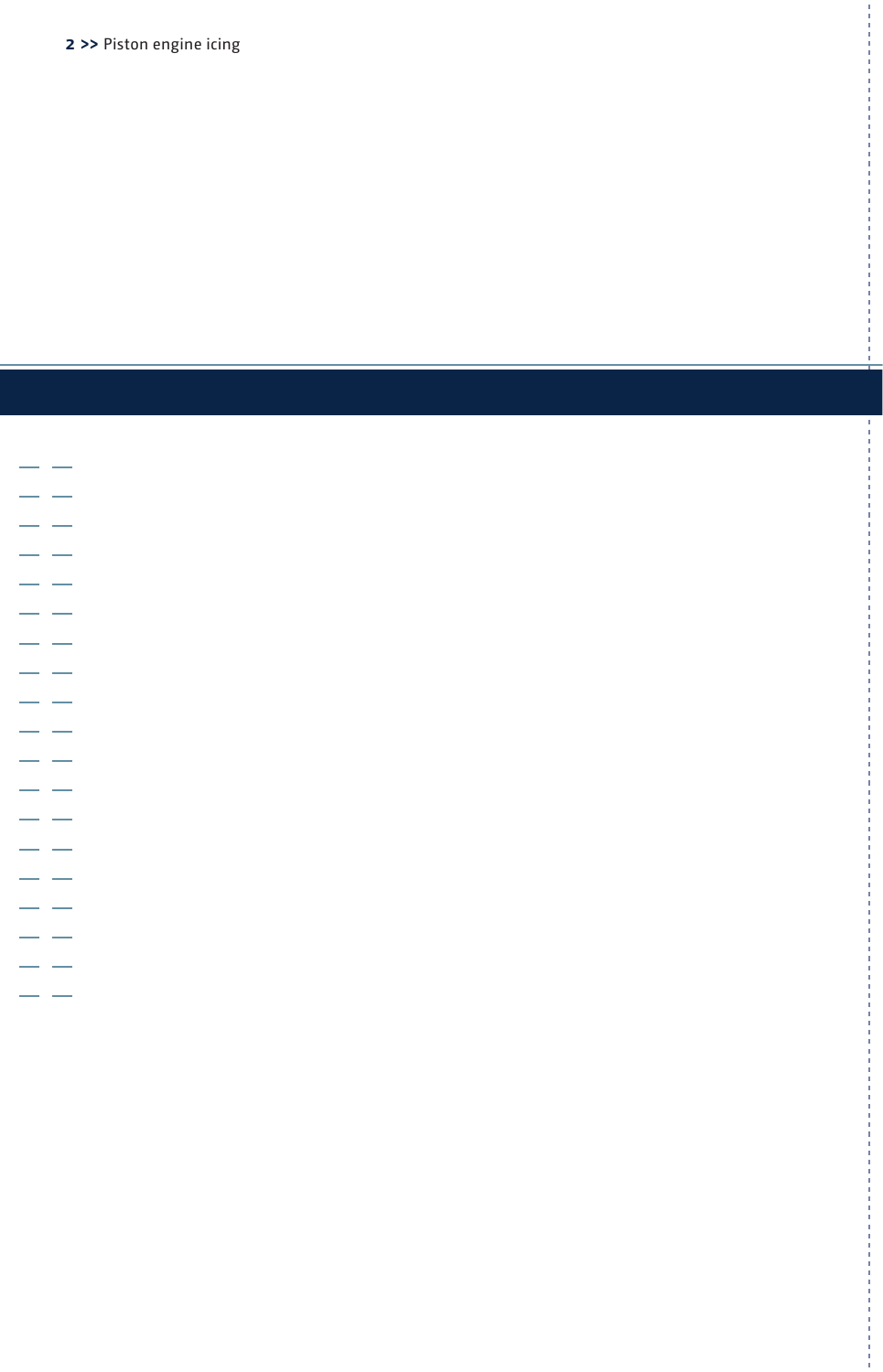# **CONTENT**

|  | ÷,       |
|--|----------|
|  | $\equiv$ |
|  | $\equiv$ |
|  |          |
|  |          |
|  |          |
|  |          |
|  |          |
|  |          |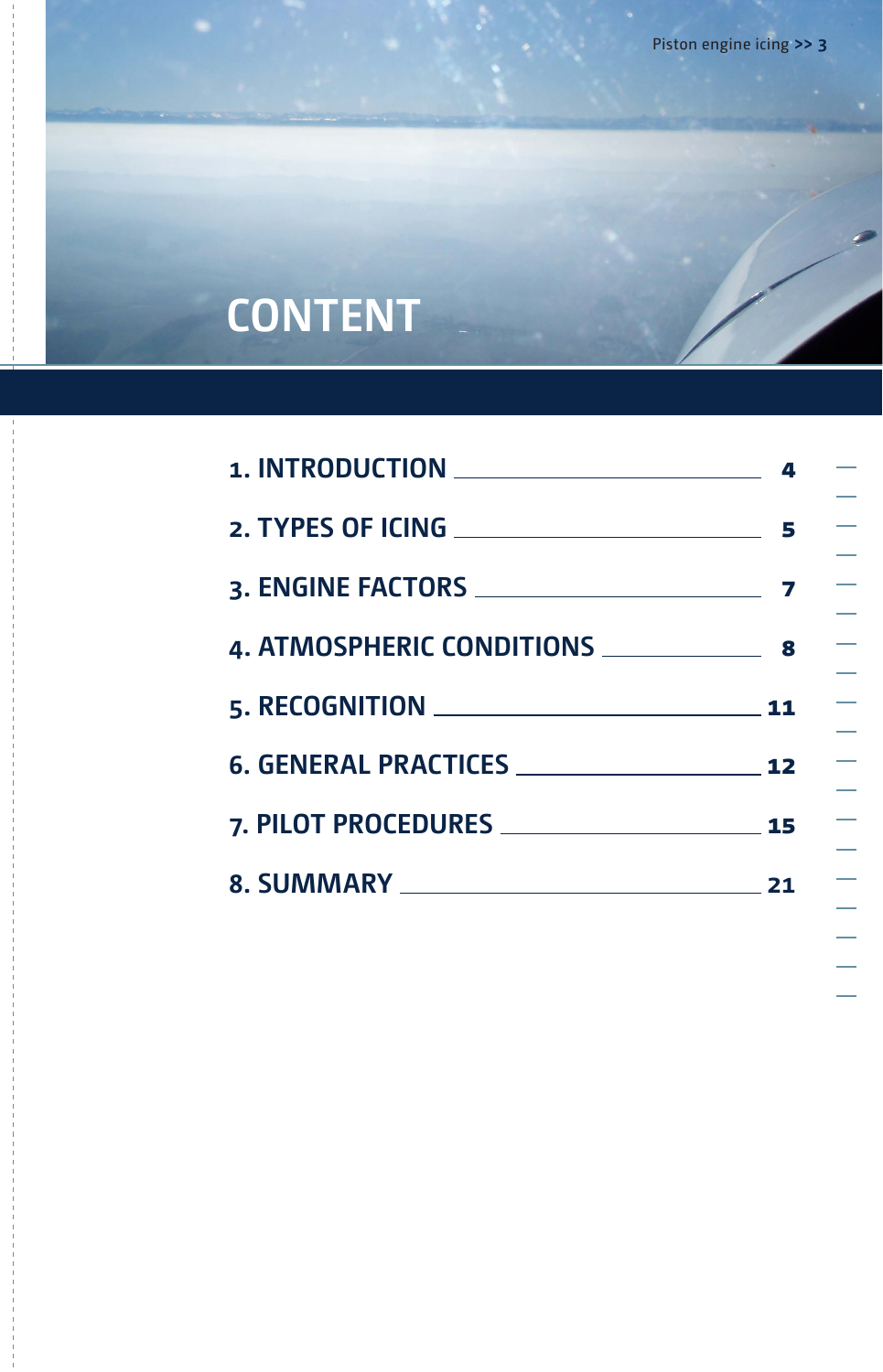$\overline{a}$ 

. .

 $\overline{\phantom{0}}$  $\overline{\phantom{0}}$ . L 

. Li

# **1. INTRODUCTION**

- a. This leaflet is intended to assist pilots of carburetted piston engined aircraft operating below 10,000 feet. Although it refers mainly to aeroplane operations, much also applies to other piston-engined aircraft such as helicopters.
- b. Induction system icing in piston engines is commonly referred to as 'carburettor icing'. Although that is only one form, such icing can occur at any time, **even on warm days, particularly humid ones.** If correct action is not taken, the engine may stop, especially at low power settings during descent, approach or during helicopter autorotation.
- c. Engine induction system icing has been assessed as a likely contributory factor in several aircraft accidents. Unfortunately the evidence rapidly disappears.
- d. Certain aircraft and engine combinations are more prone to icing than others.
- e. The aircraft Flight Manual or Pilot's Operating Handbook is the primary source of information for individual aircraft. The advice in this leaflet should only be followed where it does not contradict that Flight Manual.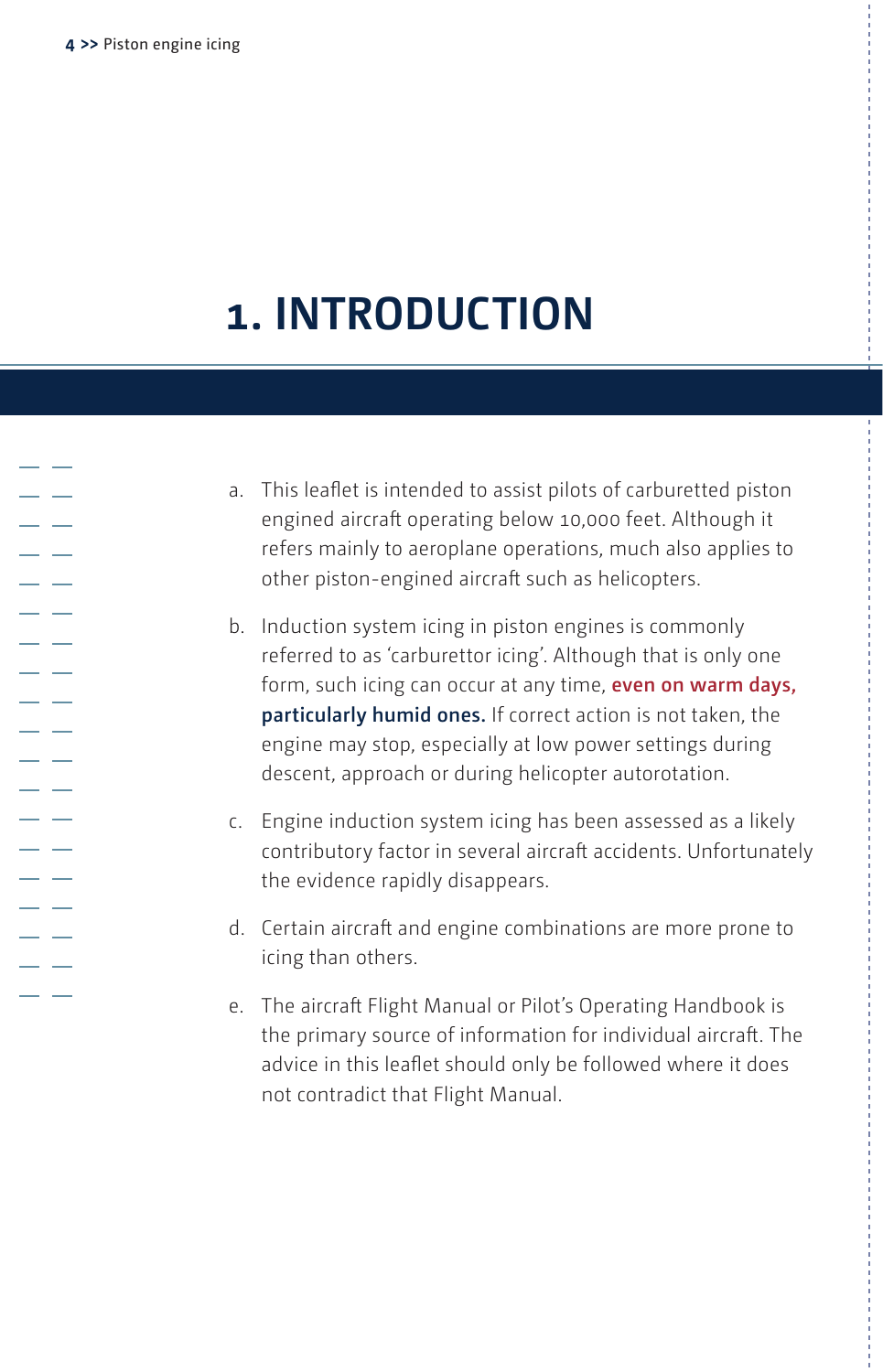### **2. TYPES OF ICING**

There are three main types of induction system icing:

**BUILD-UP OF ICING IN INDUCTION SYSTEM** 



#### **a. Carburettor Icing**

Carburettor (carb) icing is the most common, first to appear, and the most serious. There is a sudden temperature drop when the fuel vaporises in the air, and another drop when pressure reduces as the mixture passes through the carburettor venturi and throttle valve.

If the temperature drop cools the air below its dew point, water condenses. If the mixture temperature falls below freezing, the condensed water will form ice on the surfaces of the carburettor.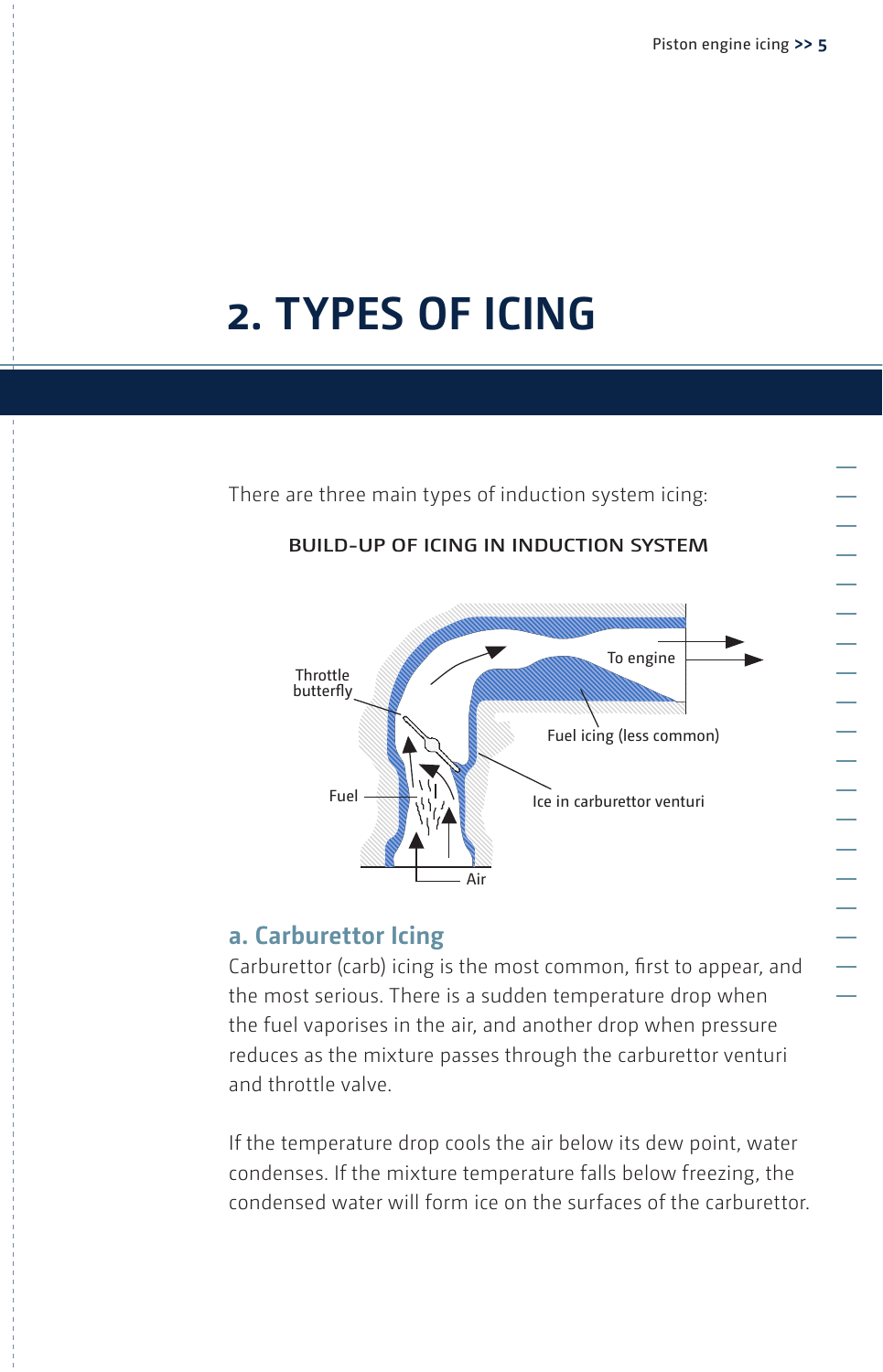J.  $-$ . .  $\overline{\phantom{0}}$ . . - -. L a an  $\overline{\phantom{0}}$ . L 

> $\overline{\phantom{0}}$ a sa sa

This ice gradually blocks the venturi, changing the fuel/ air ratio and causing a progressive, smooth loss of power.

#### **b. Fuel Icing**

Water held in suspension in the fuel may precipitate and freeze in the induction piping, especially in the elbows formed by bends.

#### **c. Impact Ice**

In snow, sleet, or sub-zero cloud, ice may build up on air intakes, filters, alternate air valves etc. It may also form in rain if either the rain or the aircraft is below zero°C.

Impact icing can affect fuel injection systems as well as carburettors, and is the main hazard for turbocharged engines. It is unlikely to be removed by selecting carburettor hot air, although selecting hot air, or alternate air in a fuel injected engine, bypasses the normal intake and should allow the engine to run normally, although possibly at reduced power.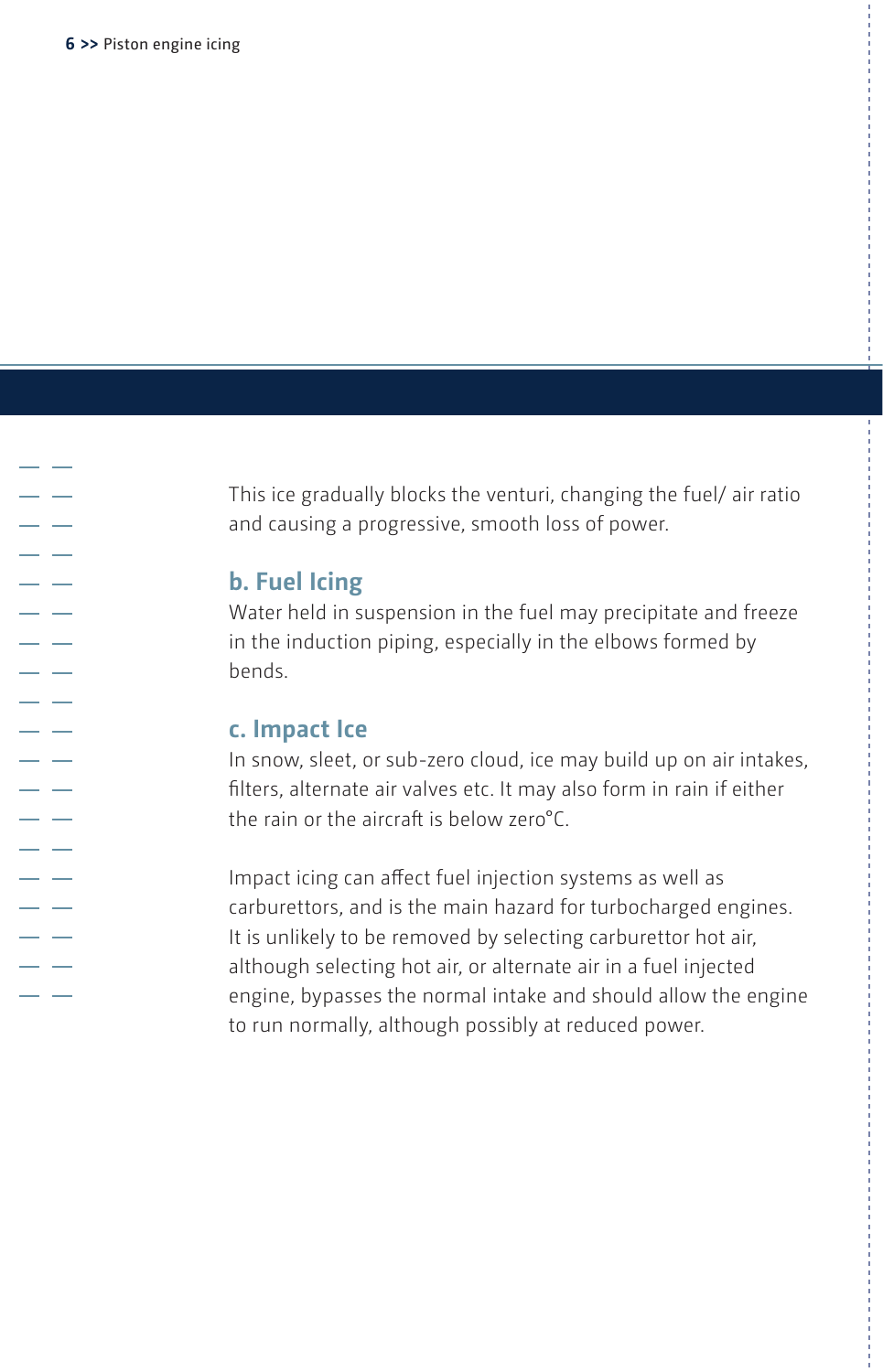## **3. ENGINE FACTORS**

- a. Carburettor icing is more likely when MOGAS is used, because of its volatility and water content.
- b. Reduced power settings make engines more prone to icing. Induction temperatures are lower, and the partly closed butterfly can be restricted more easily by the ice build- up. This is a particular problem if the engine is de-rated, as in many piston-engined helicopters and some aeroplanes.
- c. A rough carburettor venturi surface is likely to increase carburettor icing severity.
- d. Water-cooled engine bodies tend to cool less quickly when power is reduced, which reduces the severity of carburettor icing. If coolant is directed around the carburettor body, the venturi temperature may remain above freezing.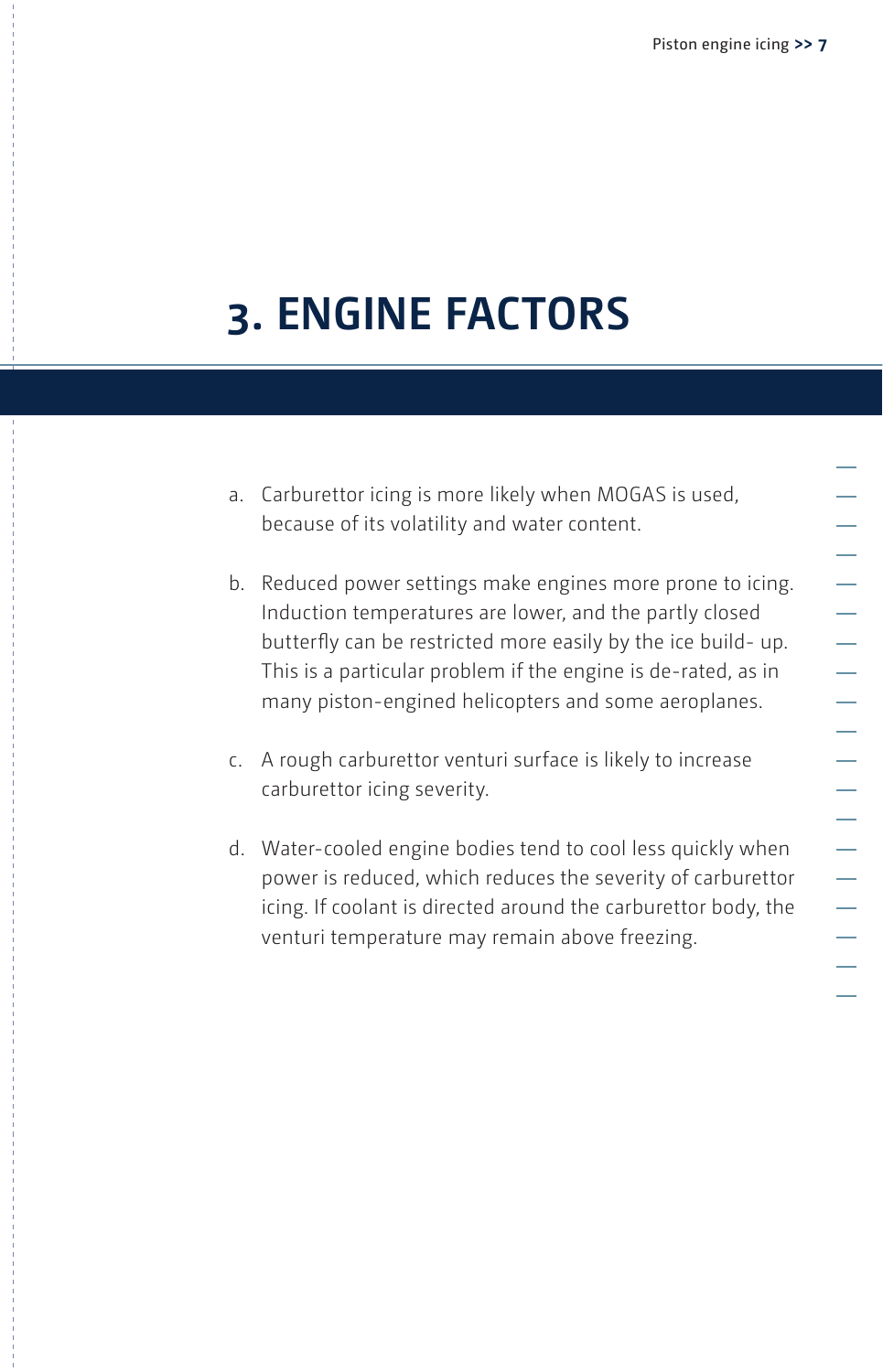### **4. ATMOSPHERIC CONDITIONS**

a. Carb icing is not restricted to cold weather. It will occur on warm days if humidity is high, especially at low power settings. Flight tests have produced serious icing at descent power when the air temperature was above 25°C, even with relative humidity as low as 30%. At cruise power, icing occurred at 20°C when relative humidity was 60% or more. (Cold, clear winter days are less of a hazard than humid summer days because cold air holds less moisture than warm air.) In areas of Europe where high humidity is common,





Air Temperature °C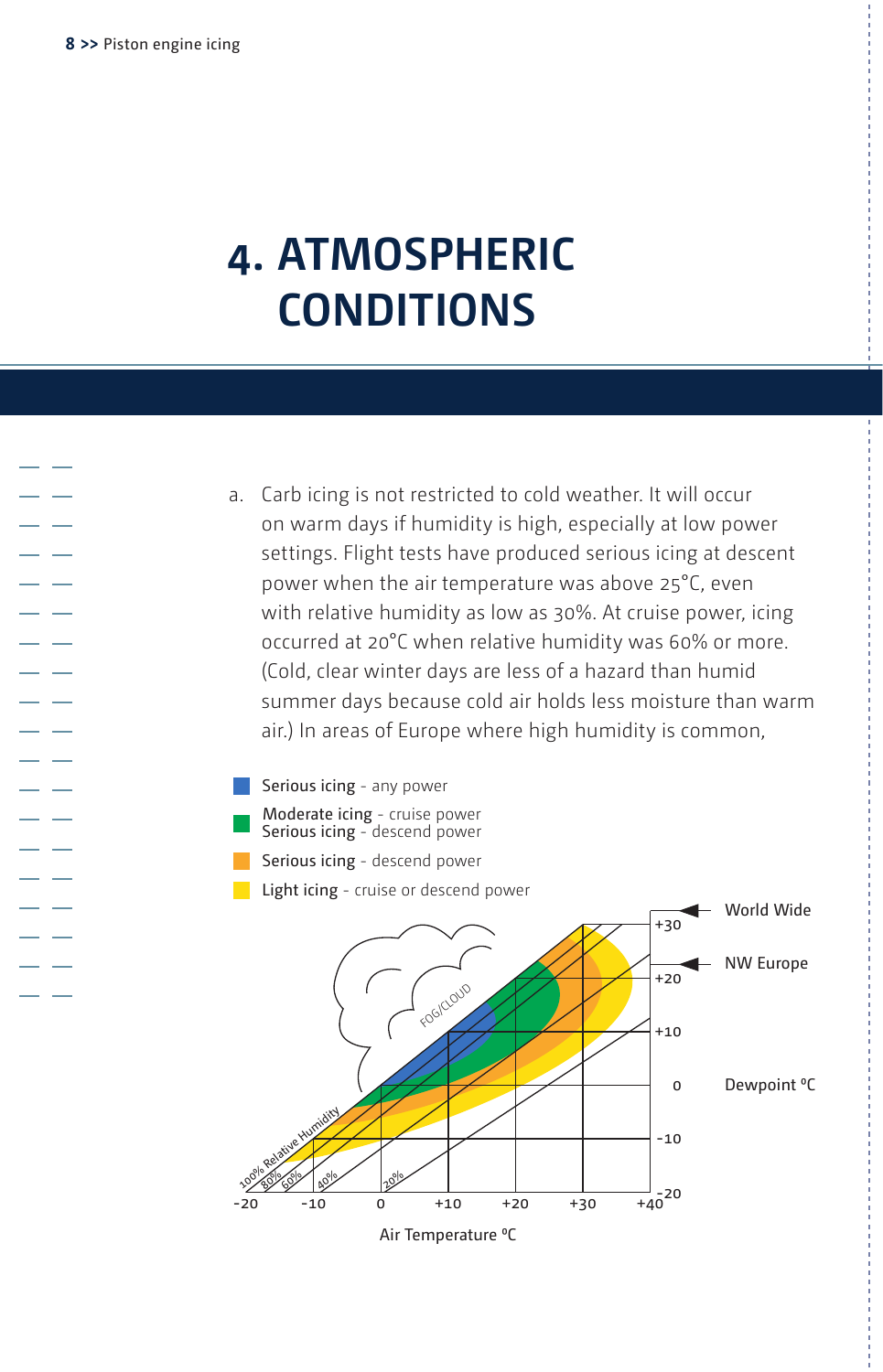$\overline{\phantom{0}}$ 

 $\overline{\phantom{0}}$ 

pilots must be constantly on the alert for carb icing and take corrective action before the situation becomes irretrievable. If the engine fails due to carb icing, it may not re-start (even if it does, the delay could be critical).

- b. Carb icing can occur in clear air without any visual warning. The icing risk may be higher in cloud, but the pilot is less likely to be surprised.
- c. Aviation weather forecasts do not normally include specific warnings of induction system icing. Pilots must therefore use knowledge and experience. Dewpoint readings close to the temperature mean the relative humidity is high. However, the humidity reported at an aerodrome may bear little relation to the humidity at flying altitudes. When dewpoint information is not available, assume high humidity particularly when:
	- in cloud and fog; these are water droplets and the relative humidity should be assumed to be 100%.
	- in clear air where cloud or fog may have just dispersed, or just below the top of a haze layer;
	- just below cloud base or between cloud layers (the greatest liquid water content is at cloud tops);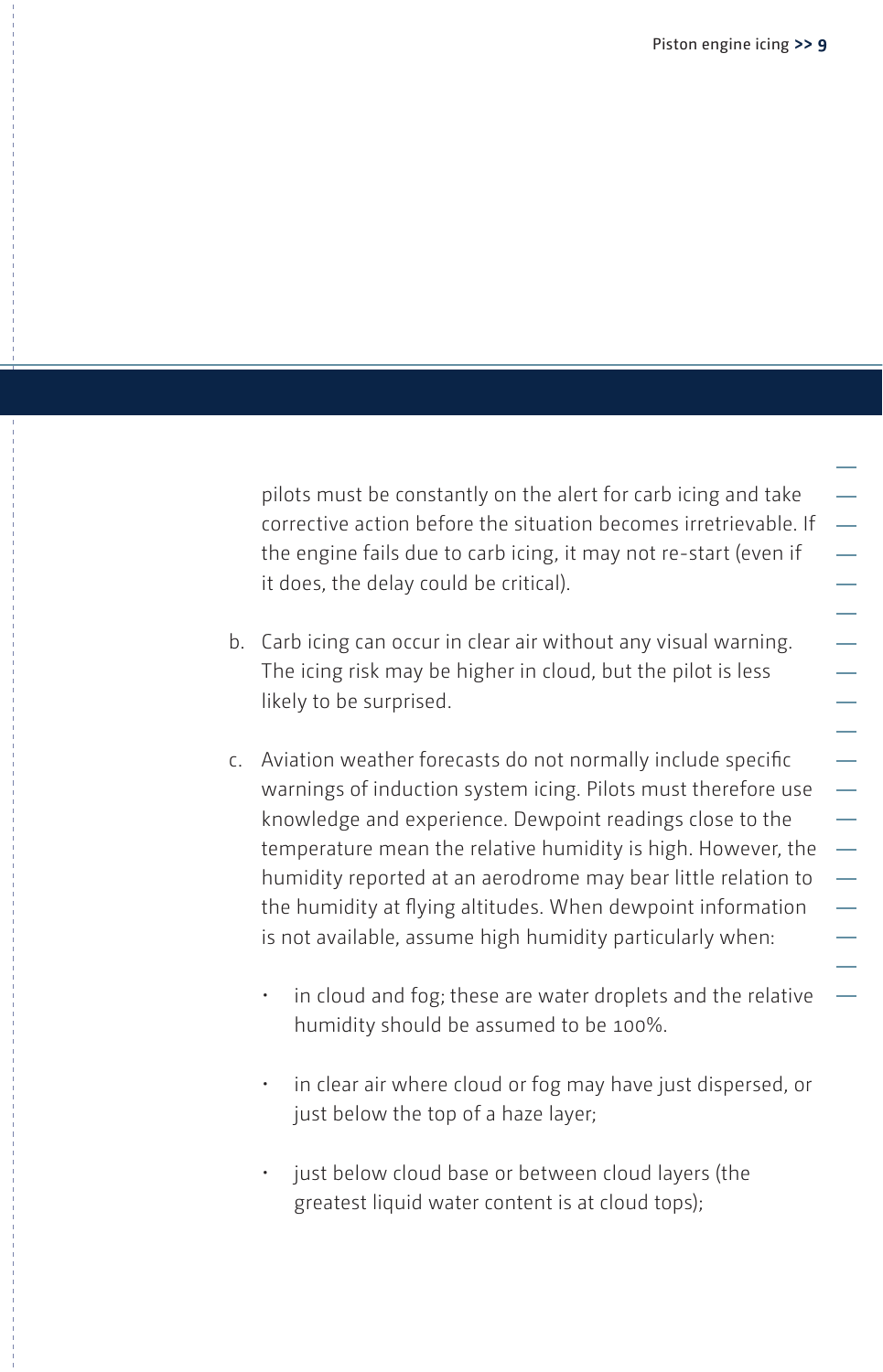. .  $-$ . <sub>.</sub>  $\overline{\phantom{0}}$  $\overline{\phantom{0}}$  $\mathbf{L}$  $\overline{\phantom{0}}$  $\overline{\phantom{0}}$  $\overline{\phantom{0}}$  $\overline{\phantom{0}}$  $\overline{\phantom{0}}$  $\overline{\phantom{0}}$  $\overline{\phantom{0}}$  $\overline{\phantom{0}}$ 

- • in precipitation, especially if persistent;
- • if the surface and low level visibility is poor, especially in early morning and late evening, and particularly near a large area of water;
- • when the ground is wet (even with dew) and the wind is light.

However, the lack of such indications does not mean low humidity.

d. The chart shows the wide range of ambient conditions in which carb icing is most likely. It shows the much greater risk of serious icing with descent power.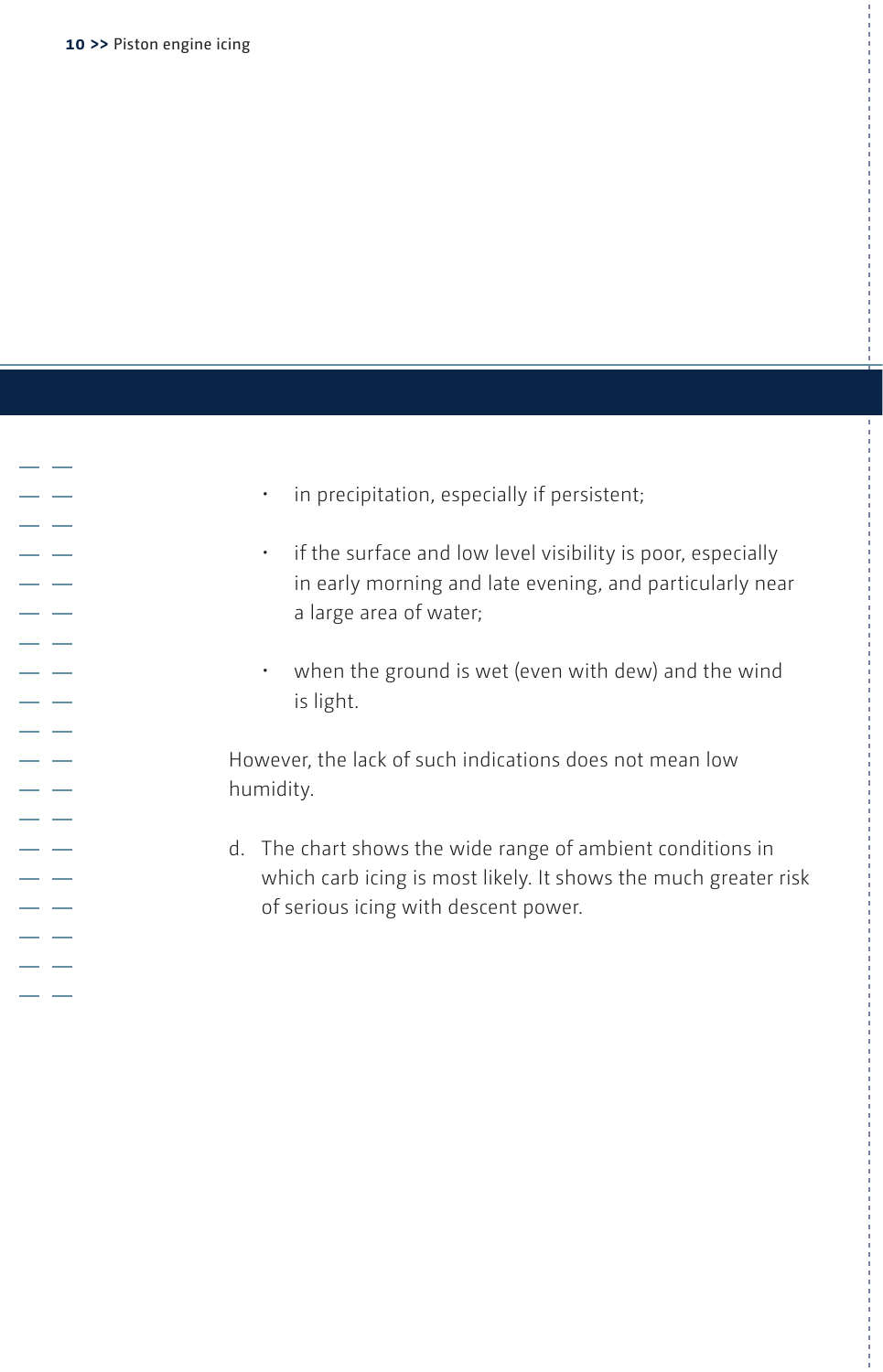$\overline{a}$  $\overline{\phantom{0}}$  $\overline{\phantom{0}}$ ÷.

### **5. RECOGNITION**

- a. Paragraphs 5, 6 and 7 should help you to avoid icing, but you must refer to the relevant sections of the Pilot's Operating Handbook or Flight Manual for specific procedures related to the particular airframe/ engine combinations. **These may vary for a different model of the same aircraft type.**
- b. If the aircraft has a fixed pitch propeller, the most likely indications of carb icing are a slight drop in rpm and performance (airspeed and/or altitude). The pilot may automatically open the throttle slightly to compensate for a smooth and gradual loss of rpm, and not notice the performance loss. As ice increases, rough running, vibration, further loss of performance and ultimately the engine will stop. Pilots should routinely compare the **rpm gauge** with the ASI and altimeter.
- c. With a constant speed propeller, or in a helicopter, a reduction in rpm would only occur after a large power loss. The onset of icing is more insidious, but the performance reduction will be shown as a **drop in manifold pressure.**
- d. In steady level flight, an exhaust gas temperature gauge, if fitted, may show a decrease in temperature before any significant decrease in engine and aircraft performance.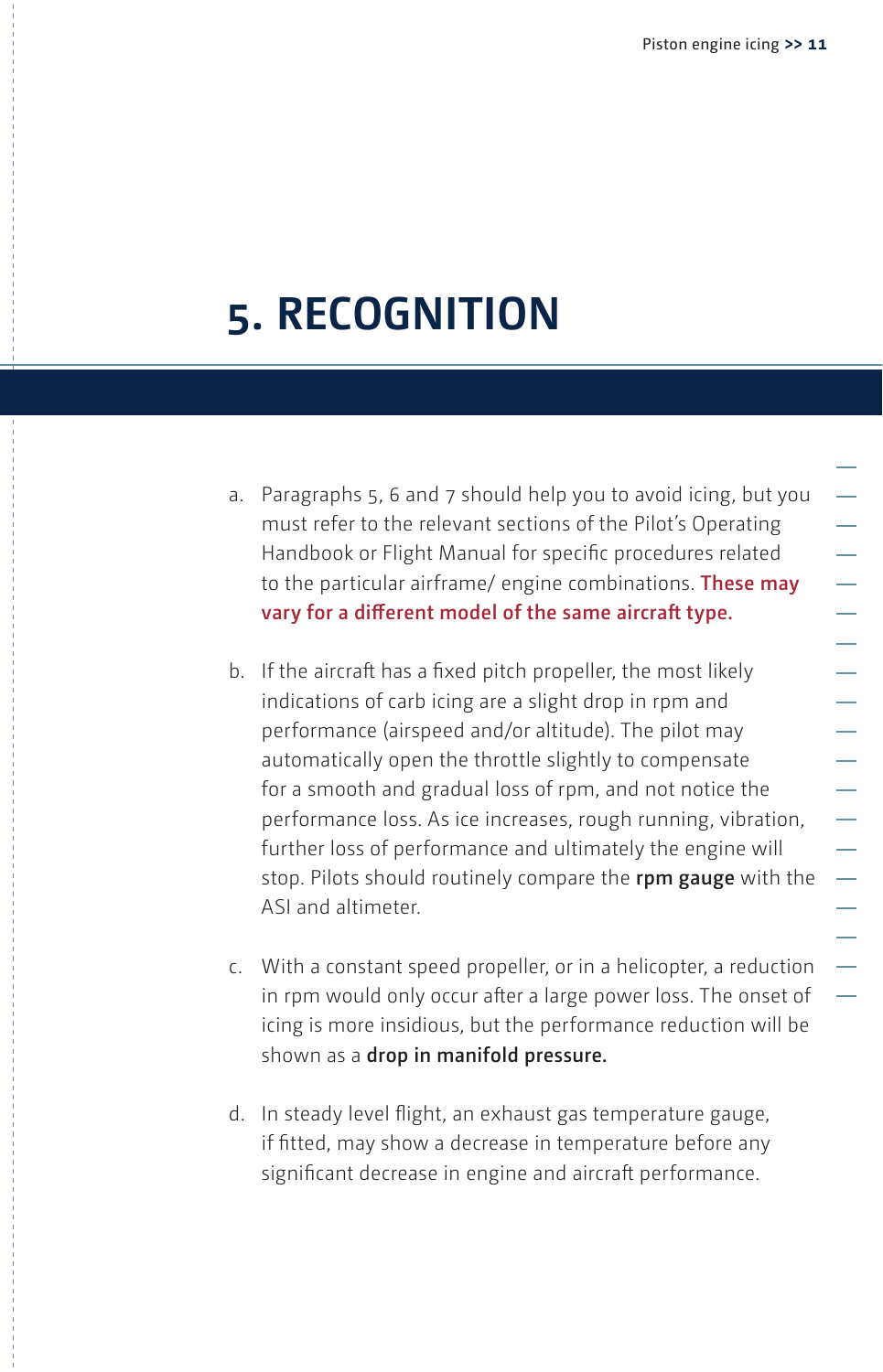. L  $-$ . .  $\overline{\phantom{0}}$ . . - -. L  $\overline{\phantom{0}}$  $\overline{\phantom{0}}$ . L  $\overline{\phantom{0}}$ 

a sa s

a sa

### **6. GENERAL PRACTICES**

- a. Some engines have electric heaters which directly increase the temperature of the carburettor body, encouraging ice to clear. A similar effect may be obtained in a liquid cooled engine by directing the flow of coolant.
- b. On other air-cooled engines, carb icing is normally cleared by the pilot selecting an alternative air source which supplies air which has been heated in an exhaust heat exchanger to melt the ice obstruction. This source by-passes the normal intake filter.
- c. Fuel injected engines generally have an alternate air intake within the engine cowling. This alternate air does not normally pass through a heat exchanger but may be warmed by engine heat.
- d. Whenever you apply carb hot air, always select **full** heat; partial hot air should only be used if specifically recommended in the Flight Manual or Pilot's Operating Handbook.
- e. Select carburettor body heat whenever carb icing is likely. Hot air should be selected:
	- as a routine, check at regular intervals to prevent ice build up,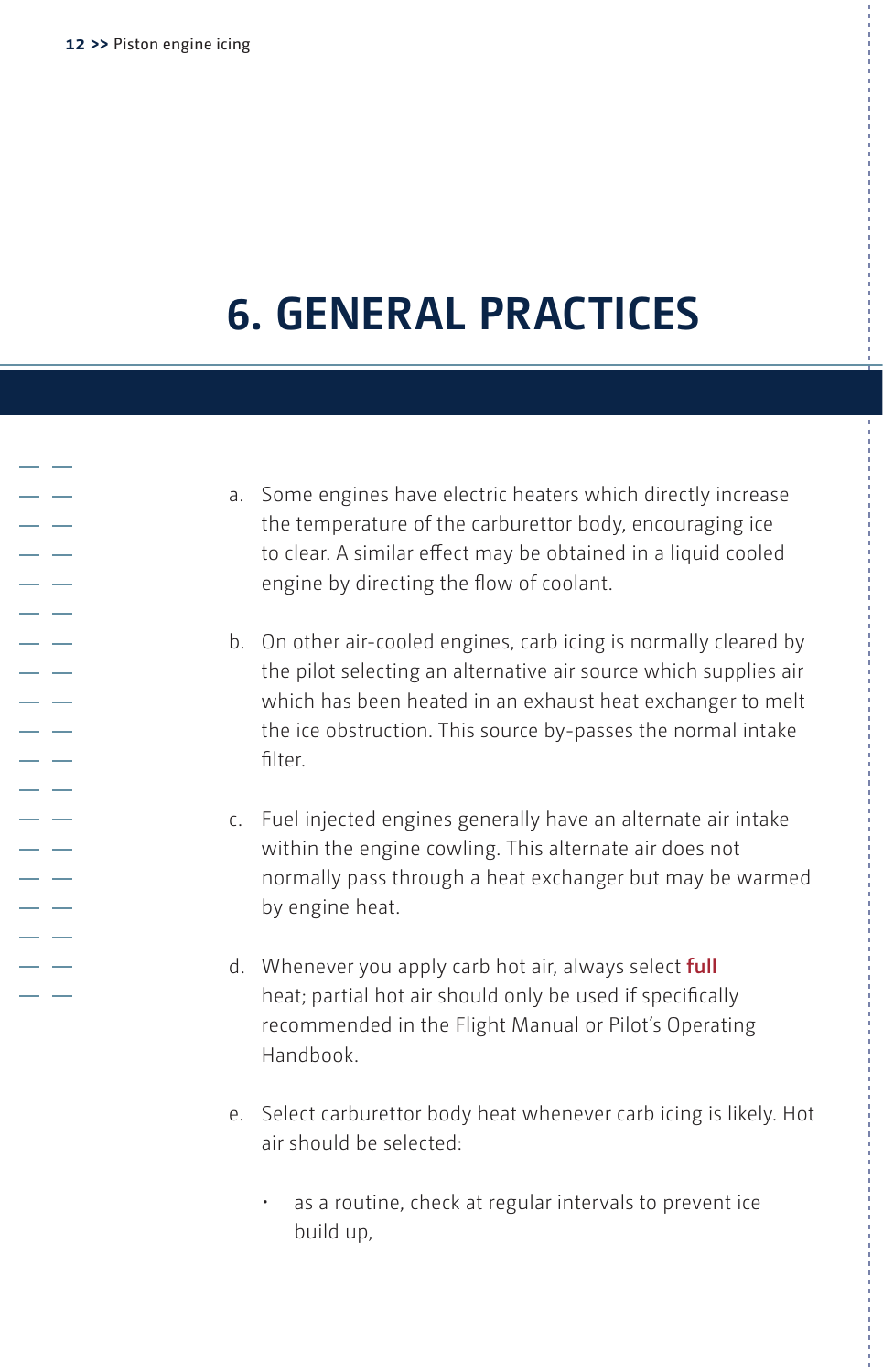$\overline{\phantom{0}}$ 

L,

 $\overline{\phantom{0}}$ 

 $\overline{\phantom{a}}$  $\overline{\phantom{0}}$  $\overline{\phantom{0}}$ 

- whenever a drop in rpm or manifold pressure, or rough engine running, is experienced,
- when carb icing conditions are suspected, and
- when flying within the high probability ranges indicated in the chart.

However, while hot air is selected, it reduces engine power (as does body heating to a much lesser extent). This power loss may be critical in certain flight phases, for example during a go-around.

- f. In cruise flight, apply carburettor heat at regular intervals to prevent ice forming. Apply it for at the very least 15 seconds (but considerably more in certain aircraft) to prevent the loss of engine power, or to restore it.
- g. If the hot air has dispersed ice which has caused a loss of power, re- selecting cold air should produce a higher rpm or manifold pressure than the reading before selection of hot air. This will show that ice has been forming, but does not prove that all the ice has melted! Carry out further checks until there is no resultant increase. Then monitor the engine instruments, and carry out the routine checks more often. If there is no carb icing, there should be no increase in rpm or manifold pressure above the figure noted before selecting hot air.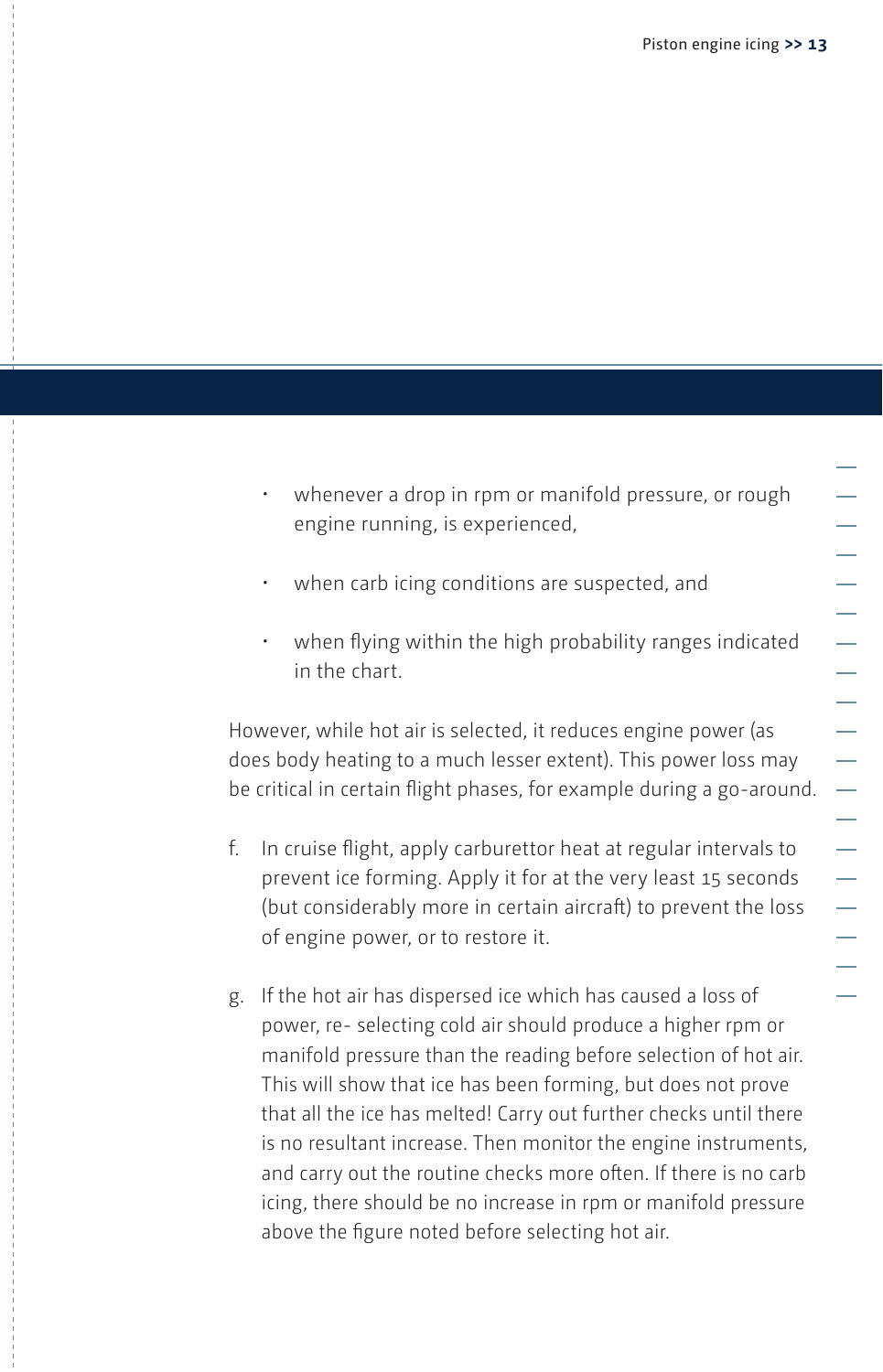a sa

. . 

a an  $\overline{\phantom{0}}$  $\overline{\phantom{0}}$  $\overline{\phantom{0}}$ 

a sa sa

- h. If you select hot air when ice is present, the situation may at first appear worse, because the engine will run roughly as the ice melts and passes through it. **Do not be tempted to return to cold air.** Allow the hot air time to clear the ice. **This time may be over 15 seconds**, and will feel like a very long time!
- i. Unless it is necessary, avoid using hot air continuously at high power settings. However, carburettor heat should be applied early enough before descent to warm the intake, and should remain fully applied during that descent, as the engine is more susceptible to carb icing at low power settings.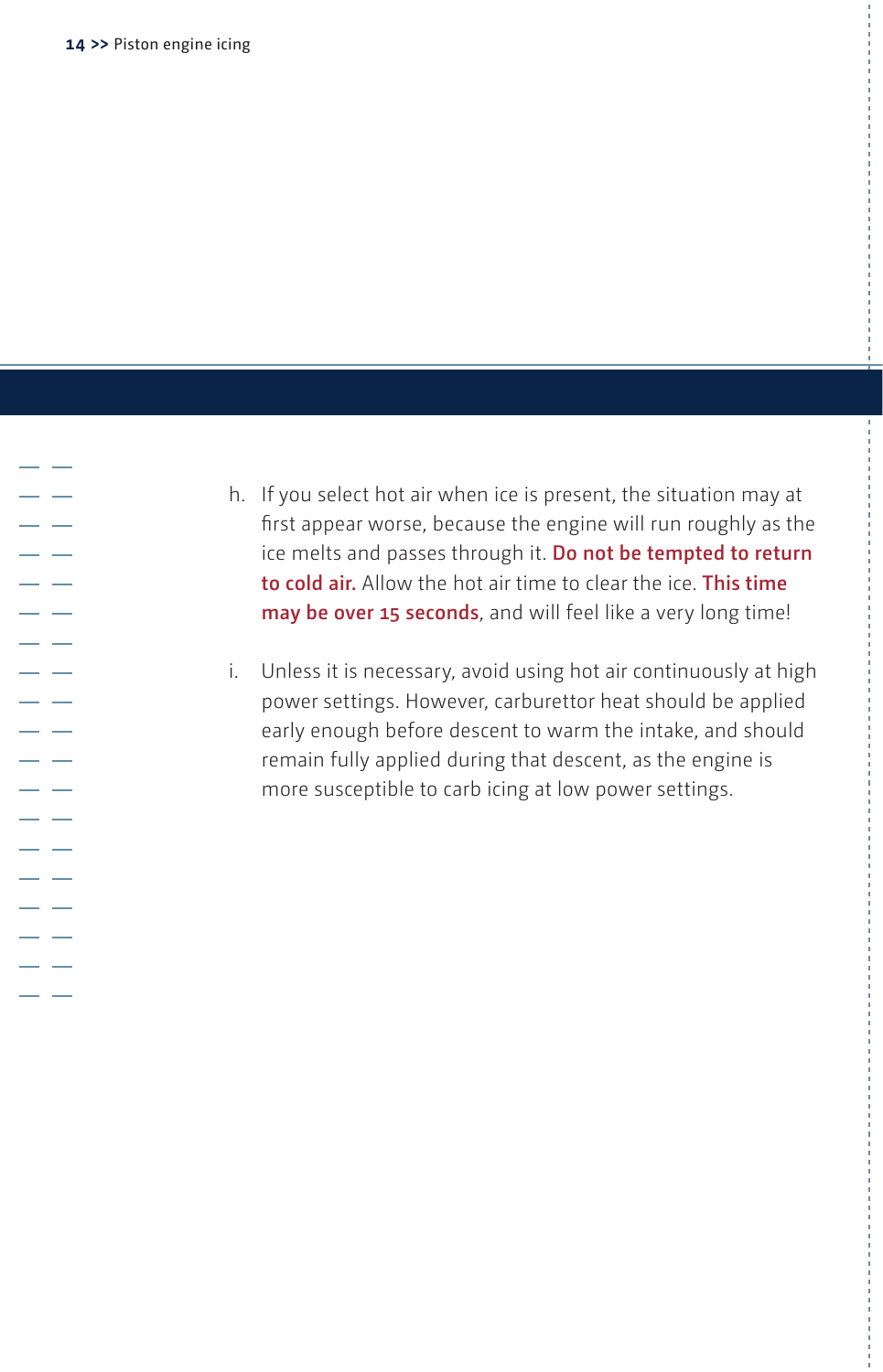### **7. PILOT PROCEDURES**

#### **a. Maintenance**

Periodically check the operation and condition of the carb heating system. Pay particular attention to seals which may have deteriorated and allow cold air to mix with the hot air.

#### **b. Start Up**

Start up with the carb hot air control in the **COLD** position.

#### **c. Taxiing**

Although carb body heat should normally be selected ON, the use of carb hot air is not generally recommended while taxiing: the air is usually unfiltered when HOT is selected. However, ice may build up at the low taxiing power settings, and if not removed may cause engine failure after take-off. If carburettor heat is needed – USE IT.

#### **d. Ground Power Checks**

Select carburettor hot air fully ON for at least 15 seconds. Check that power decreases noticeably when hot air is selected (typically  $75-100$  rpm or  $3-5$ " of manifold pressure) and that power is regained (but to a level no higher than before) when cold air is re-selected. If the power returns to a higher value, ice was present and further checks should be carried out until the ice has cleared.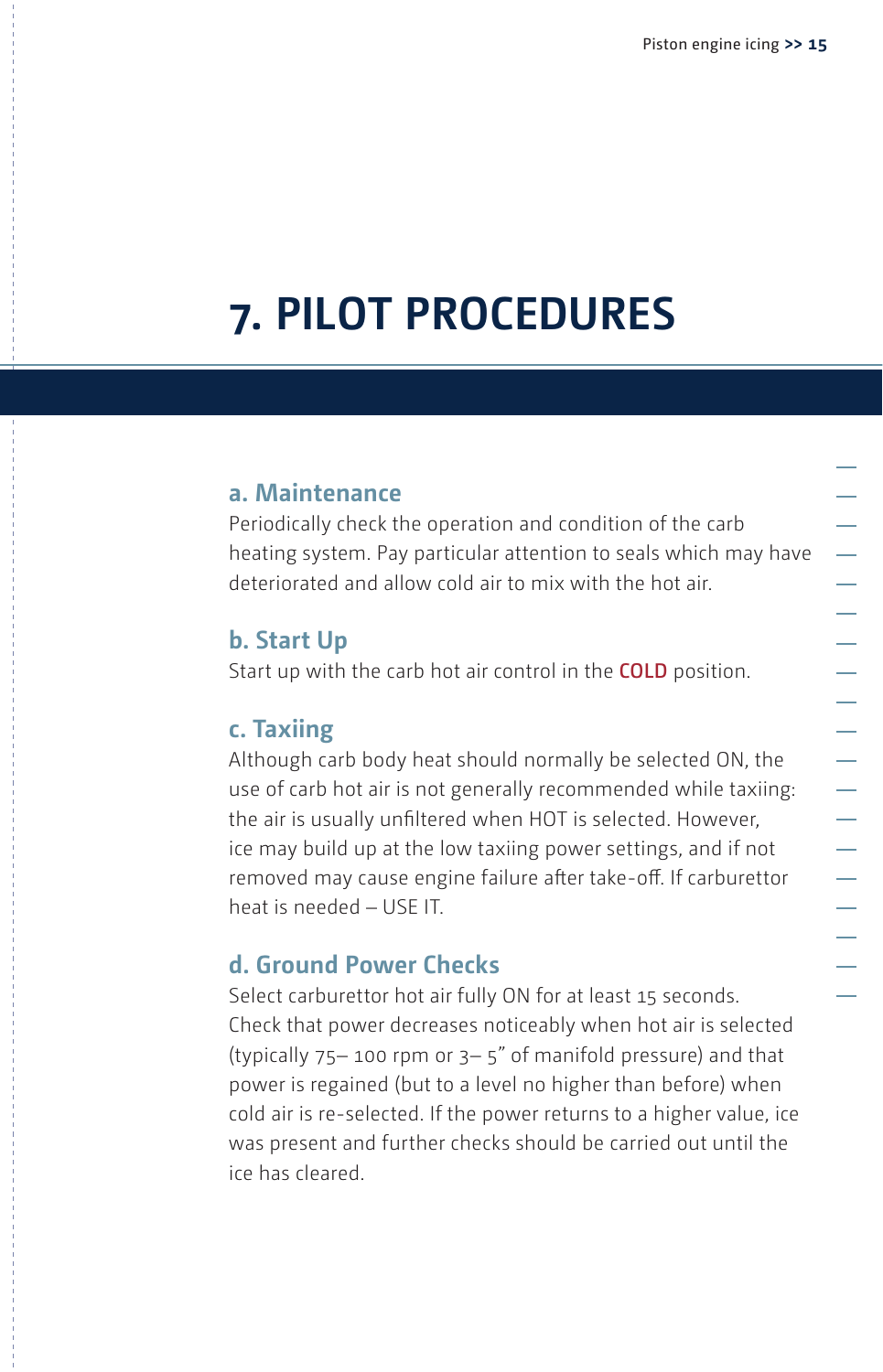a sa

. L . L . L

#### **e. Immediately Prior to Take‑Off.**

Since icing can occur when taxiing with low power settings, or when the engine is idling, select carb hot air ON for a minimum of 15 seconds and then OFF, immediately before take-off to clear any build up. If the aircraft is kept waiting at the holding point in conditions of high humidity, it may be necessary to carry out the run- up drill more than once to clear ice which may have formed.

#### **f. Take‑Off**

Ensure the engine is warm enough to provide carb body heat if appropriate. Only commence take-off when you are sure the engine is developing full power. As airspeed increases, check that the full throttle rpm and/ or manifold pressure is as expected. **Carburettor hot air must NOT be used during take‑off** unless specifically authorised in the Flight Manual or Pilots Operating Handbook.

#### **g. Climb**

Be alert for symptoms of carb icing, especially when moisture is visible or if conditions are in the high risk ranges in the chart. Know if your Flight Manual restricts the use of carb heat at full power.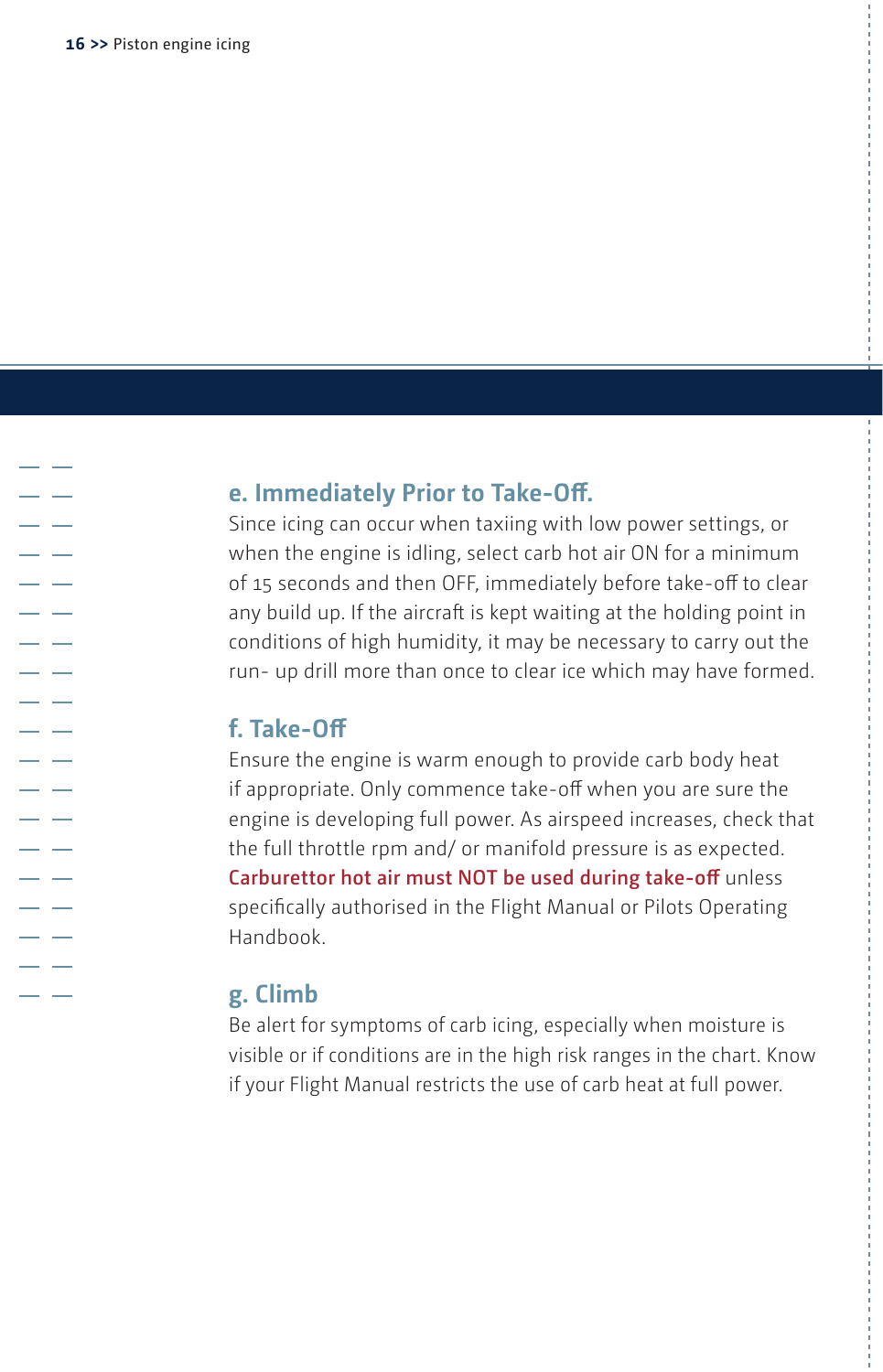#### **h. Cruise**



Avoid clouds as much as possible. Monitor engine instruments for changes which could indicate icing. If a body heat system is fitted, check it is ON whenever carb icing is possible. If a hot air system is fitted, make a carb heat check (see below) at least every 10 minutes, or more often if icing is likely. If ice has reduced your power, **use full heat** and note the warning of para 6 (h). It may take 15 seconds or more to clear the ice and the engine will continue to run roughly as ice melts and passes through the engine. If the icing is so severe that the engine has died, keep the hot air selected; the heat remaining in the rapidly cooling exhaust may be effective (opening the throttle fully and closing the mixture control for a while may also help).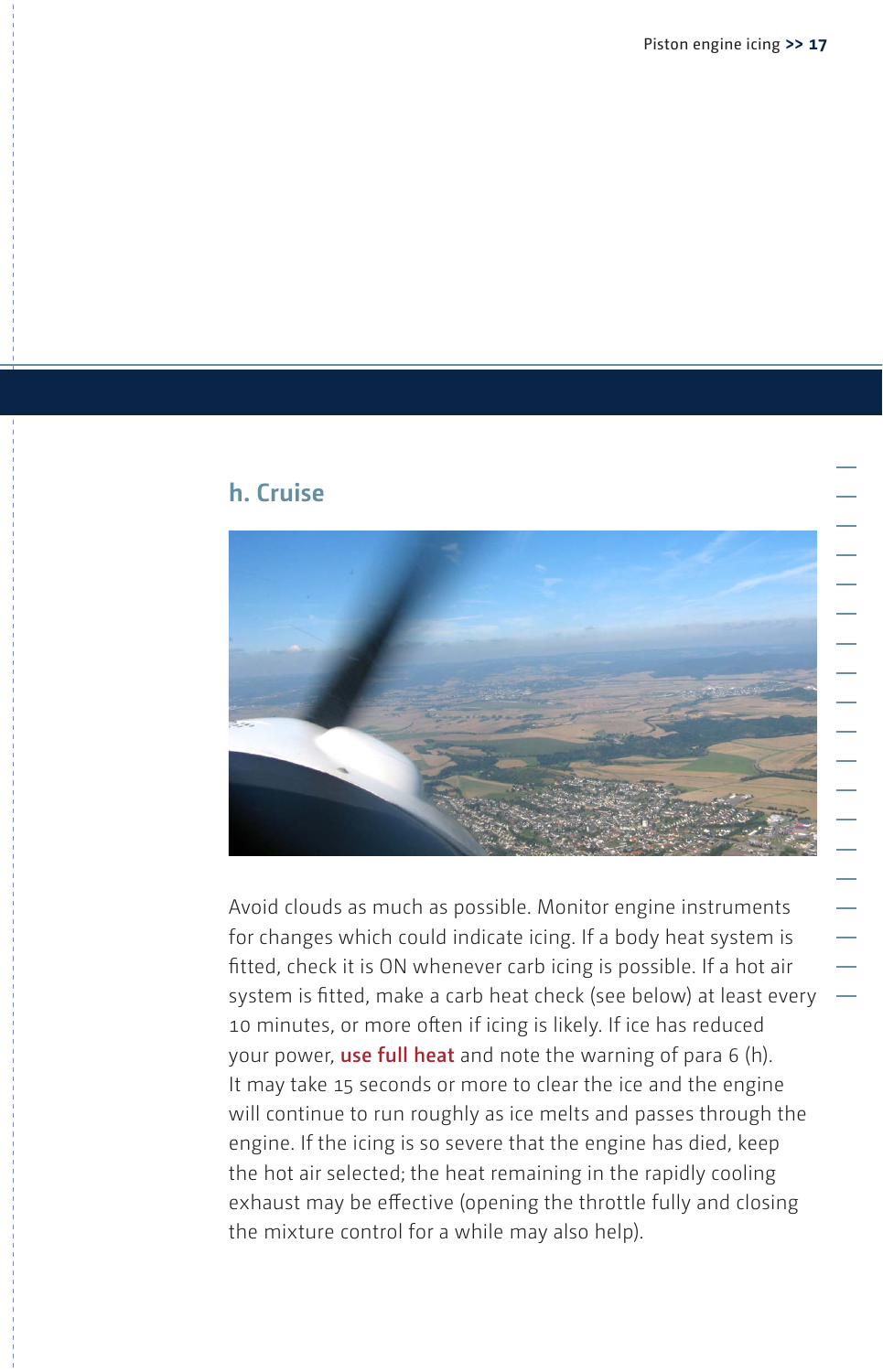. L

#### **i. Routine carburettor heat check**

- Note the RPM/ Manifold Pressure (consider slightly increasing power beforehand to prevent a reduction in performance during the check)
- Apply full carb hot air for at least 15 seconds.
- Return carb heat to Cold. The RPM/ Manifold Pressure will return to approximately the earlier indication if there was no icing. If it is **higher** - icing was present, and may not yet be completely clear, so repeat the check until no increase results.

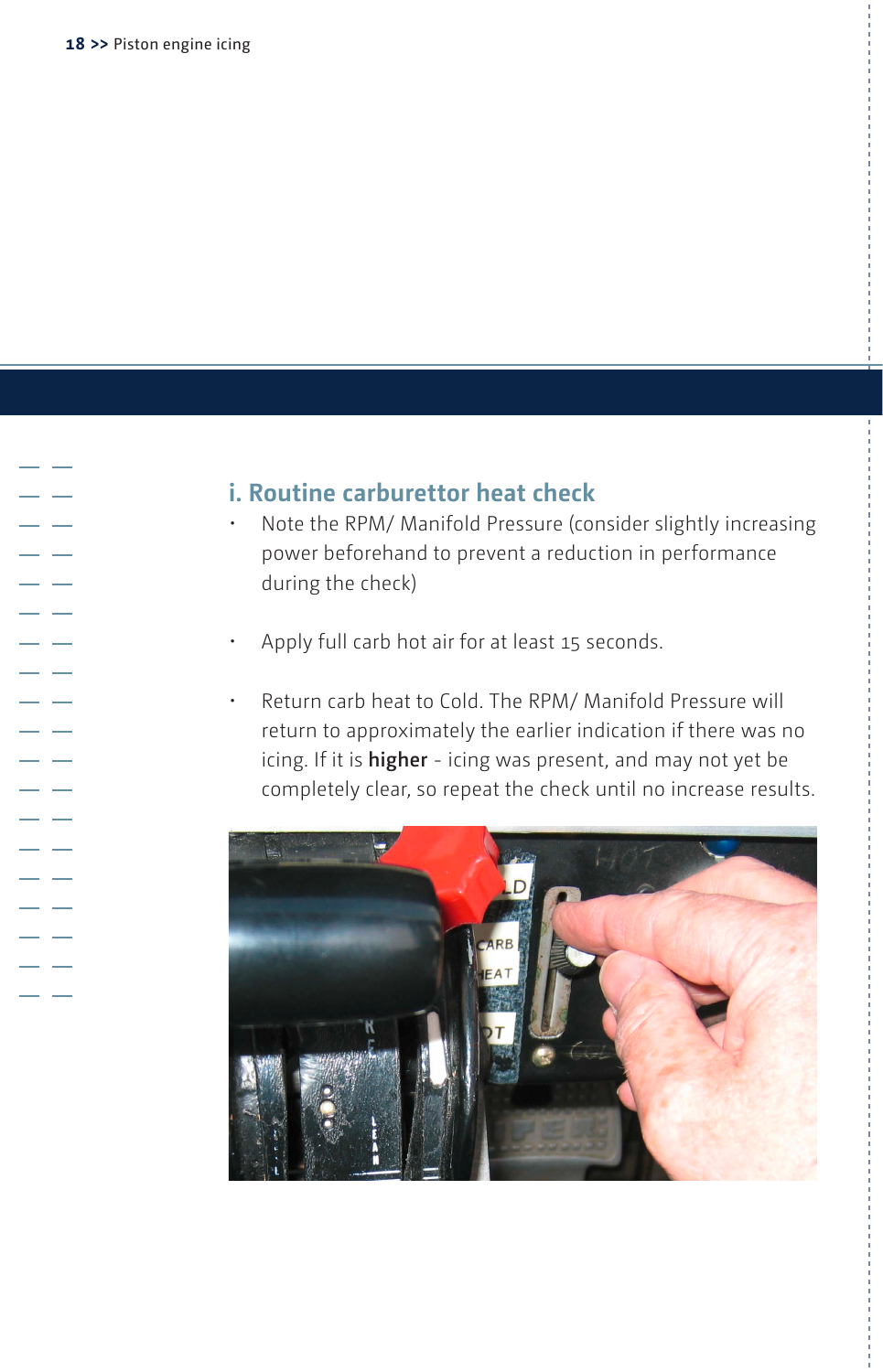#### **j. Descent and Approach**

Carb icing is much more likely at reduced power, so select carb heat **before** power is reduced for the descent, and especially for a practice forced landing or a helicopter autorotation. (A full carb heat check just before selecting hot air for the descent is advisable). Maintain FULL heat during long periods of flight with reduced power settings. At intervals of about 500 ft, or more frequently if conditions require, increase power to cruise setting to warm the engine and provide sufficient heat to melt any ice.

#### **k. Downwind**

The pre-landing check should include the cruise carburettor heat check at 6(i) above. You may wish to select and leave the heat on, however speed or altitude will reduce unless you have added some power beforehand.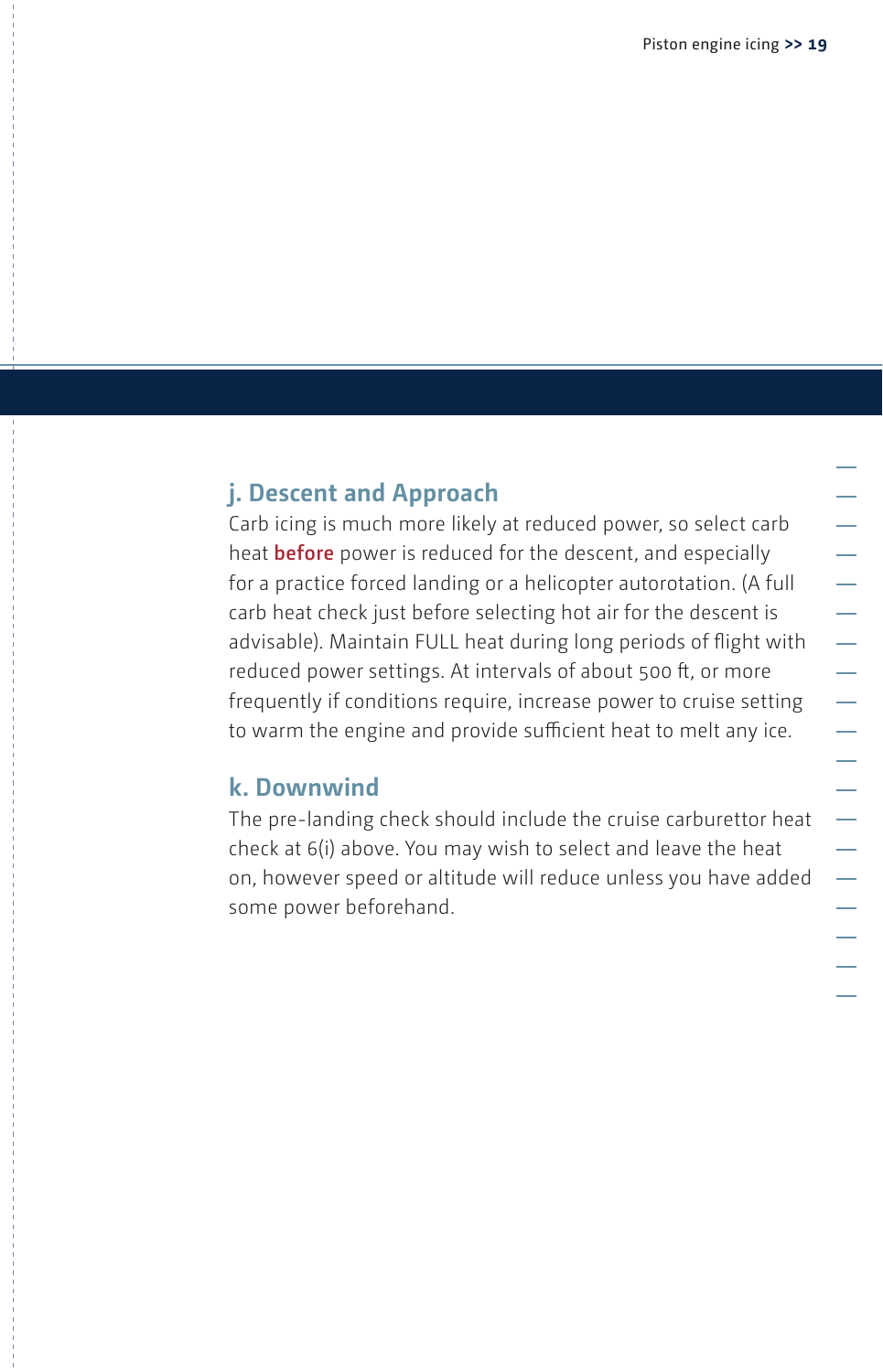- 4

#### **l. Base Leg and Final Approach**



Unless otherwise stated in the Pilot's Operating Handbook or Flight Manual, select HOT well before you reduce power, and keep it on till touchdown. On some engine installations, to ensure better engine response and to permit a rapid go-around, it may be recommended to return the carb hot air to COLD at about 200/ 300 ft on final approach.

#### **m. Go‑around or Touch and Go**

Ensure the carb hot air is COLD when, or immediately after, applying power for a go- around.

#### **n. After Landing**

Return hot air to the COLD setting before taxiing, if not already there.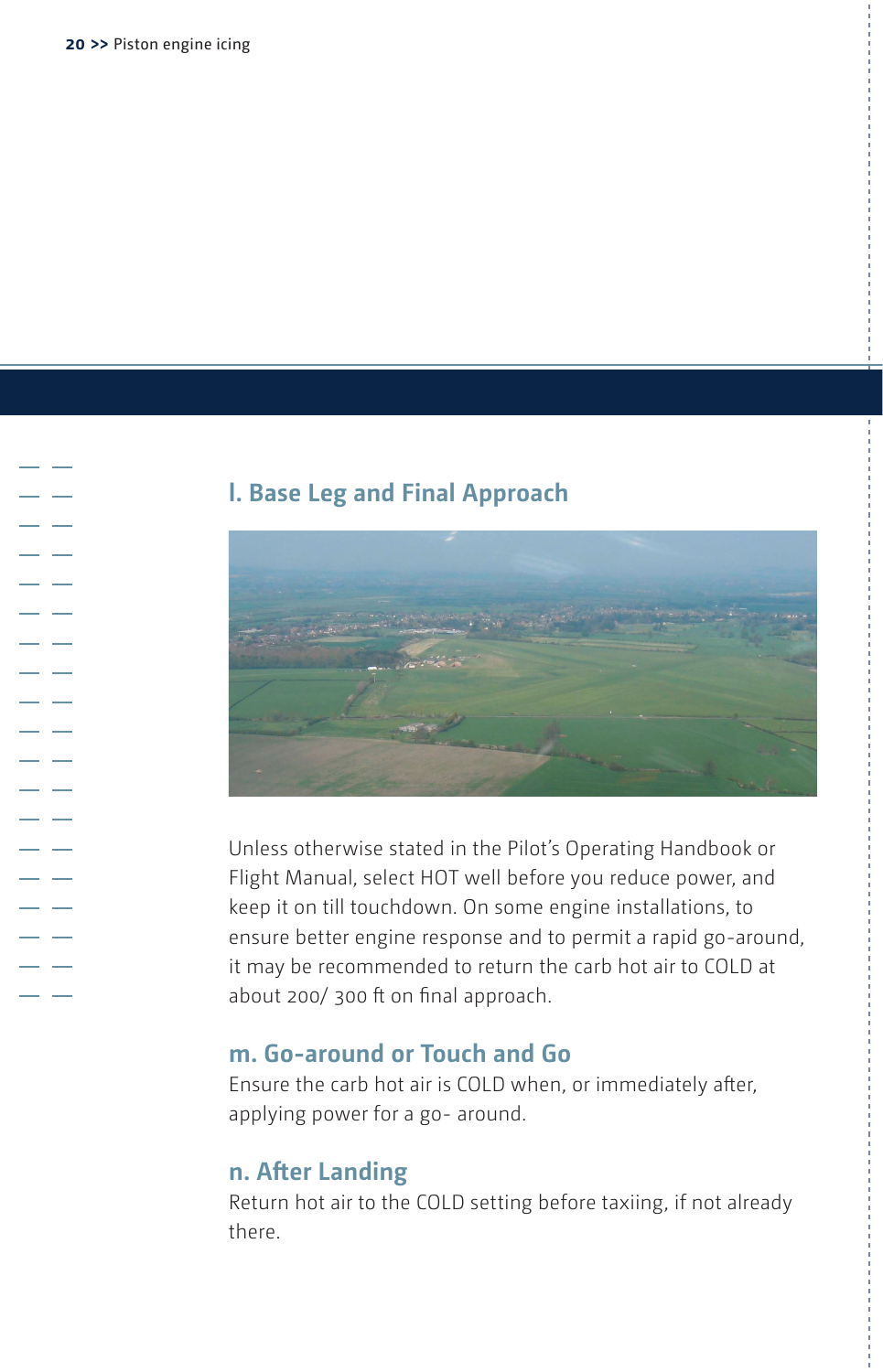### **8. SUMMARY**

- **›› Icing forms stealthily.**
- **›› Some aircraft/engine combinations are more susceptible than others.**
- **›› Icing may occur in warm humid conditions and at any time of the year.**
- **›› MOGAS makes carb icing more likely.**
- **›› Low power settings, such as in a descent or in the circuit, are more likely to produce carb icing.**
- **›› Warming up the engine before take‑off improves the effectiveness of any carb body heat.**
- **›› Use full carb hot air frequently when flying in conditions where carb icing is likely. Remember the RPM gauge is the primary indication for a fixed pitch propeller; manifold pressure for variable pitch.**
- **›› Treat the carb hot air as an ON/OFF control either full hot or full cold.**
- **›› It takes time for the heat to work and the engine may run roughly while ice is clearing.**
- **›› Using appropriate procedures can PREVENT THIS PROBLEM.**

 $\overline{\phantom{0}}$  $\overline{a}$  $\frac{1}{2}$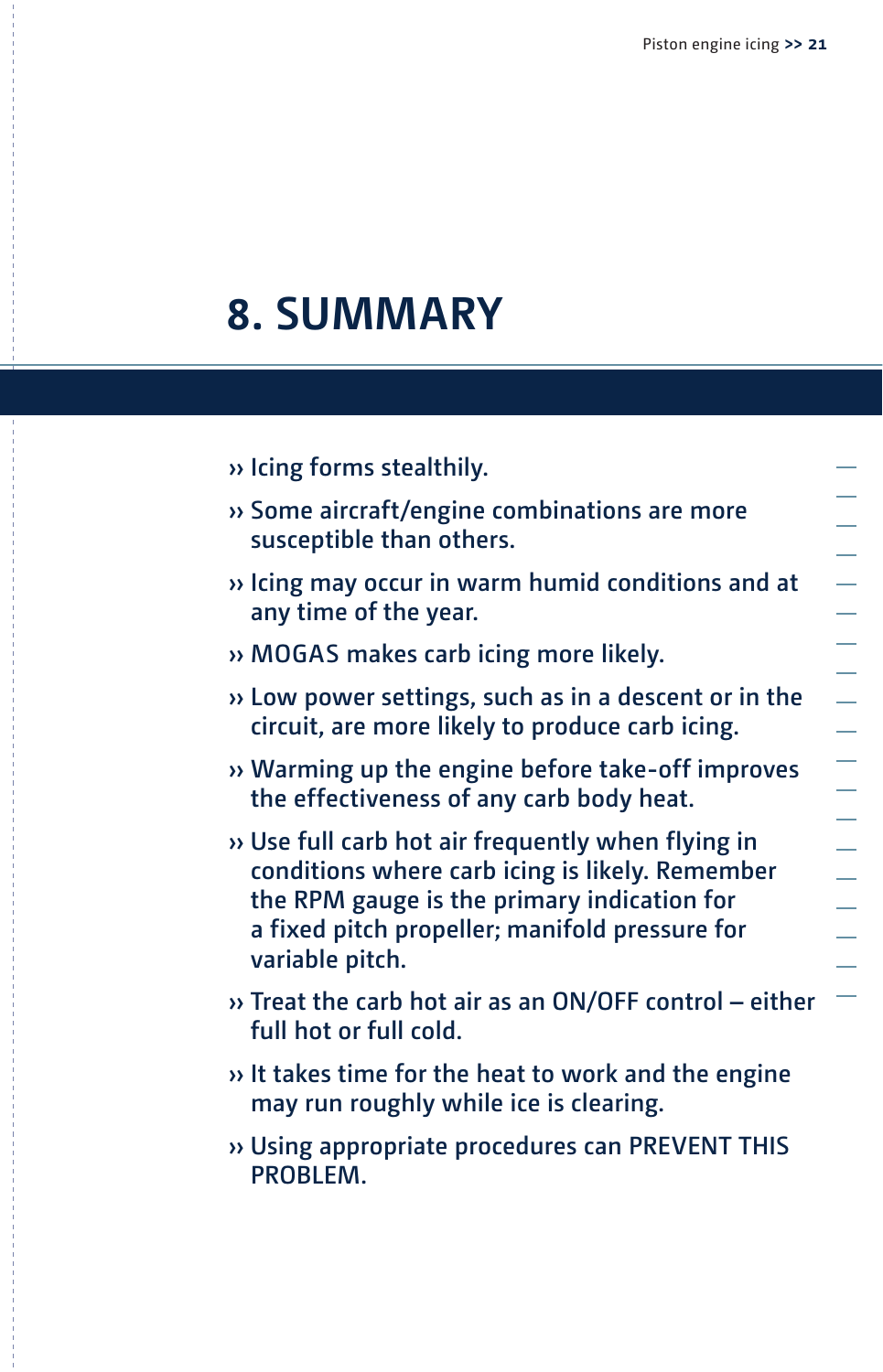. <sub>. . .</sub>  $\overline{\phantom{0}}$  $\overline{\phantom{0}}$  $\overline{\phantom{0}}$  $\overline{\phantom{0}}$  $\overline{\phantom{0}}$  $\overline{\phantom{0}}$  $\overline{\phantom{0}}$  $\overline{\phantom{0}}$  $\overline{\phantom{0}}$  $\overline{\phantom{0}}$  $\overline{\phantom{0}}$  $\overline{\phantom{0}}$  $\overline{\phantom{0}}$ 

#### **FINALLY**

If the carb heat system fails in flight:

- • Avoid likely carb icing conditions.
- • Maintain high throttle settings full throttle if possible.
- • Weaken the mixture slightly.
- • Land as soon as reasonably possible.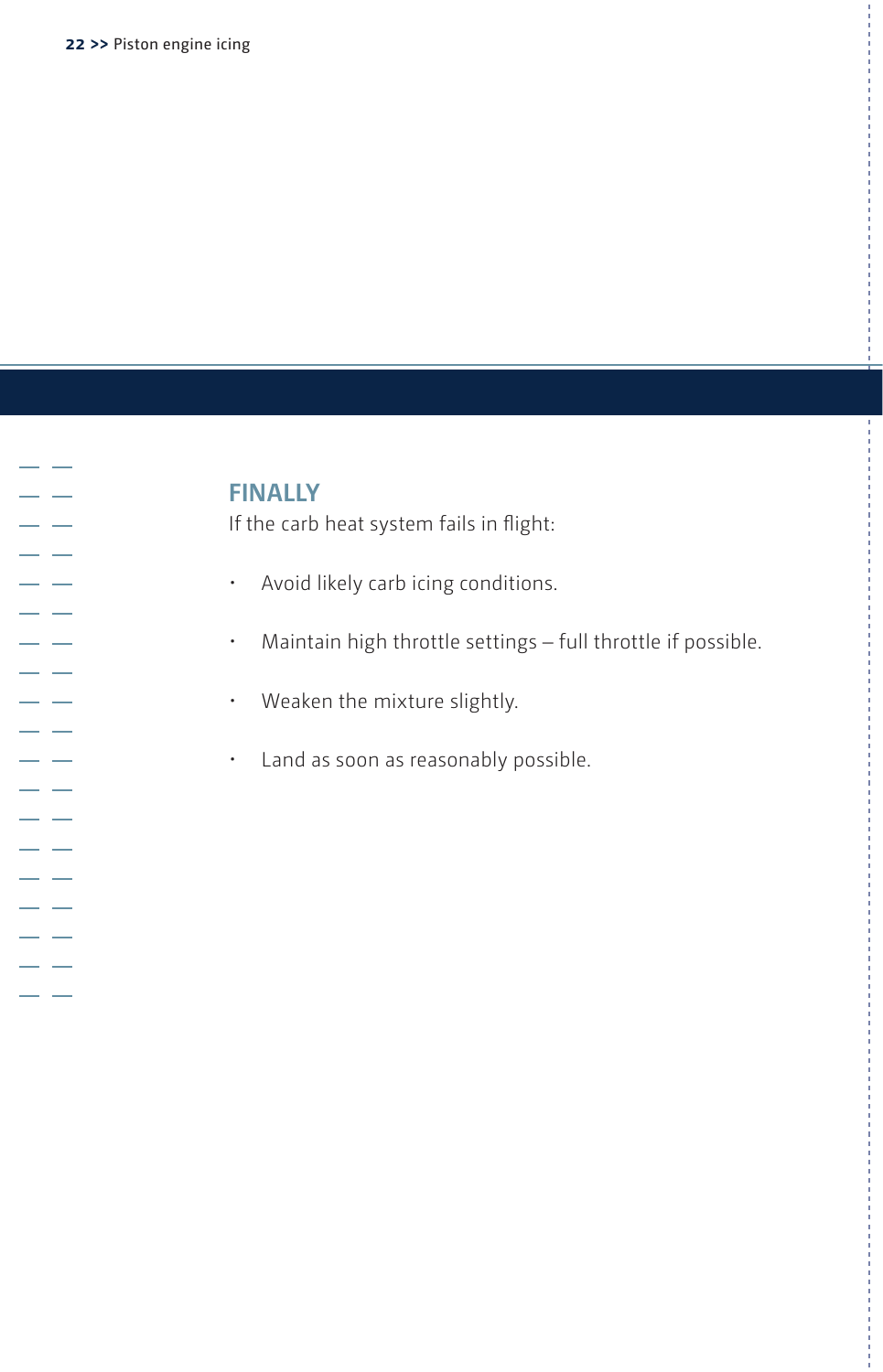### **IMPRINT**

#### **Disclaimer:**

The views expressed in this leaflet are the exclusive responsibility of EGAST. All information provided is of a general nature only and is not intended to address the specific circumstances of any particular individual or entity. Its only purpose is to provide guidance without affecting in any way the status of officially adopted legislative and regulatory provisions, including Acceptable Means of Compliance or Guidance Materials. It is not intended and should not be relied upon, as any form of warranty, representation, undertaking, contractual, or other commitment binding in law upon EGAST its participants or affiliate organisations. The adoption of such recommendations is subject to voluntary commitment and engages only the responsibility of those who endorse these actions.

Consequently, EGAST and its participants or affiliate organisations do not express or imply any warranty or assume any liability or responsibility for the accuracy, completeness or usefulness of any information or recommendation included in this leaflet. To the extent permitted by Law, EGAST and its participants or affiliate organisations shall not be liable for any kind of damages or other claims or demands arising out of or in connection with the use, copying, or display of this leaflet.

#### **Picture credits:** Jürgen Mies, Clement Audard, David Cockburn and Jan Fridrich